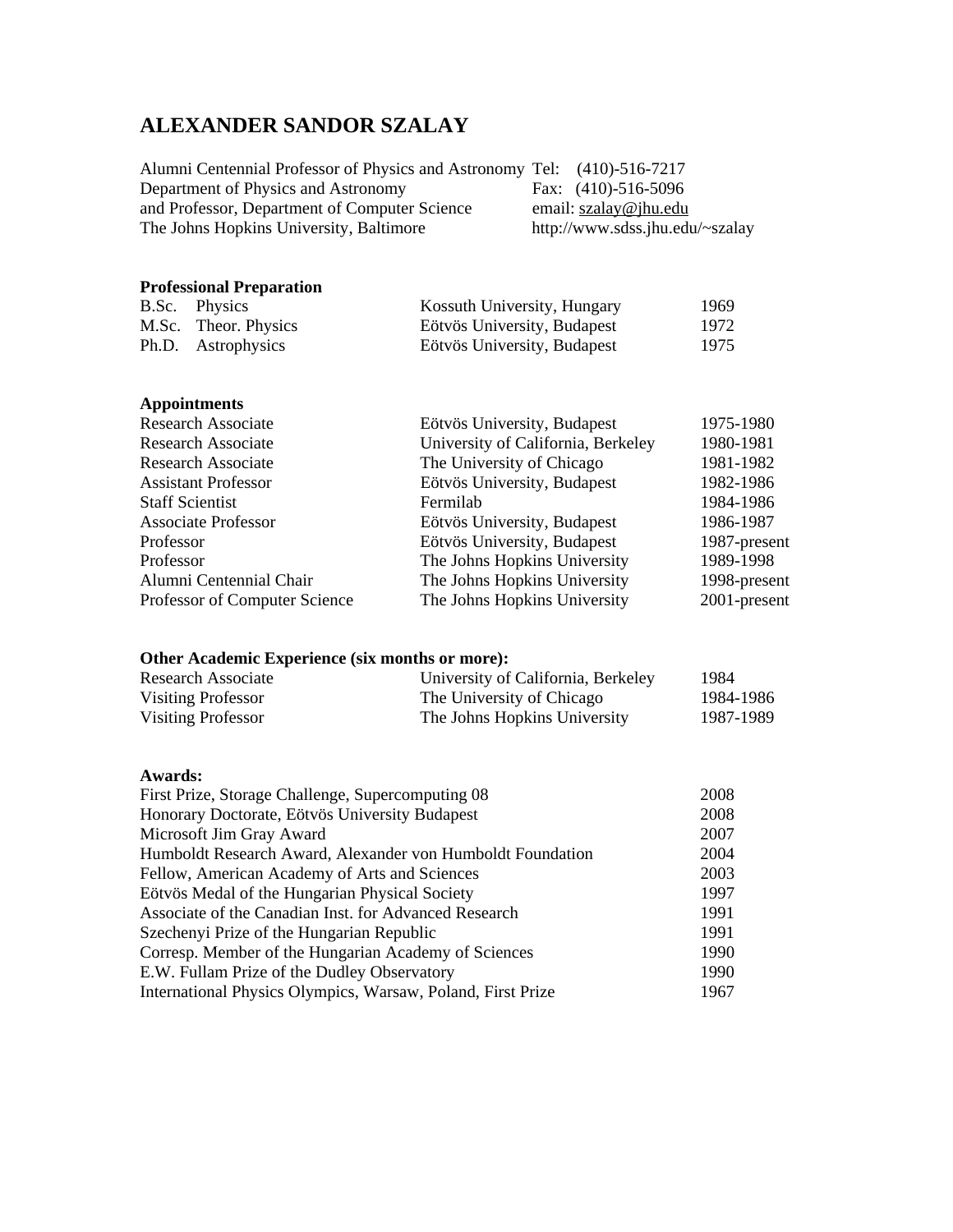## **Short Biographical Sketch**

Alexander Szalay

Alexander Szalay is the Alumni Centennial Professor of Astronomy at the Johns Hopkins University. He is also Professor in the Department of Computer Science. He is a cosmologist, working on the statistical measures of the spatial distribution of galaxies and galaxy formation. He was born and educated in Hungary. After graduation he spent postdoctoral periods at UC Berkeley and the University of Chicago, before accepting a faculty position at Johns Hopkins. He is also a professor at the Department of Computer Science. Half of his 10 graduate students currently are from CS. He is also the founding Director of the Institute for Data Intensive Science at Johns Hopkins, an interdisciplinary institute to tackle cross-cutting challenges in sciences related to the data deluge. His group consists of about 35 people today, focused on various aspects of data intensive computing.

He has written over 500 papers in various scientific journals, covering areas from theoretical cosmology to observational astronomy, spatial statistics and computer science, with over 41,000 citations (Harvard ADS).

In cosmology he coauthored several fundamental papers on structure formation and on the nature of the dark matter in the universe. He has contributed much to the field of theoretical astrophysics and large scale structure. Particular accomplishments include

- Biased galaxy formation in a CDM dominated universe
- Structure formation in a neutrino-dominated universe
- Computing the power spectrum in hot, cold and warm dark matter dominated universes (also defined the terms hot/cold/warm dark matter)
- Various measurements of the large scale galaxy power spectrum

He has developed several novel statistical techniques about optimal estimators for galaxy correlations, power spectra, photometric redshifts for galaxies, optimal coadding of multicolor images, PCA-based spectral classification of galaxies and Bayesian techniques applied to spatial cross-matching of different astronomical catalogs.

He is the architect for the Science Archive of the Sloan Digital Sky Survey, the most used astronomy facility of the world today. He has been collaborating with Jim Gray of Microsoft to design an efficient system to perform data mining on the SDSS Terabyte sized archive, based on innovative spatial indexing techniques. The SDSS Science Archive has attracted an unprecedented amount of users, and is considered to be an example for on-line archives of the future.

He has been leading a grass-roots standardization effort to bring the next generation petascale databases in astronomy to a common basis, so that they will be interoperable – the Virtual Observatory. He was Project Director of the NSF-funded National Virtual Observatory.

He was involved in the GriPhyN and iVDGL projects, creating testbed applications for the Computational Grid. In collaboration with Ian Foster and Ioan Raicu, he explored the concept of Data Diffusion, using thermodynamic principles to incrementally reach better load balancing on distributed data-intensive computations by moving the data stochastically towards an optimal layout on the distributed system. He has collaborated with Bob Grossman on high-speed data analytics for more than a decade, and has been part of the TeraFlow project and the Open Science Grid.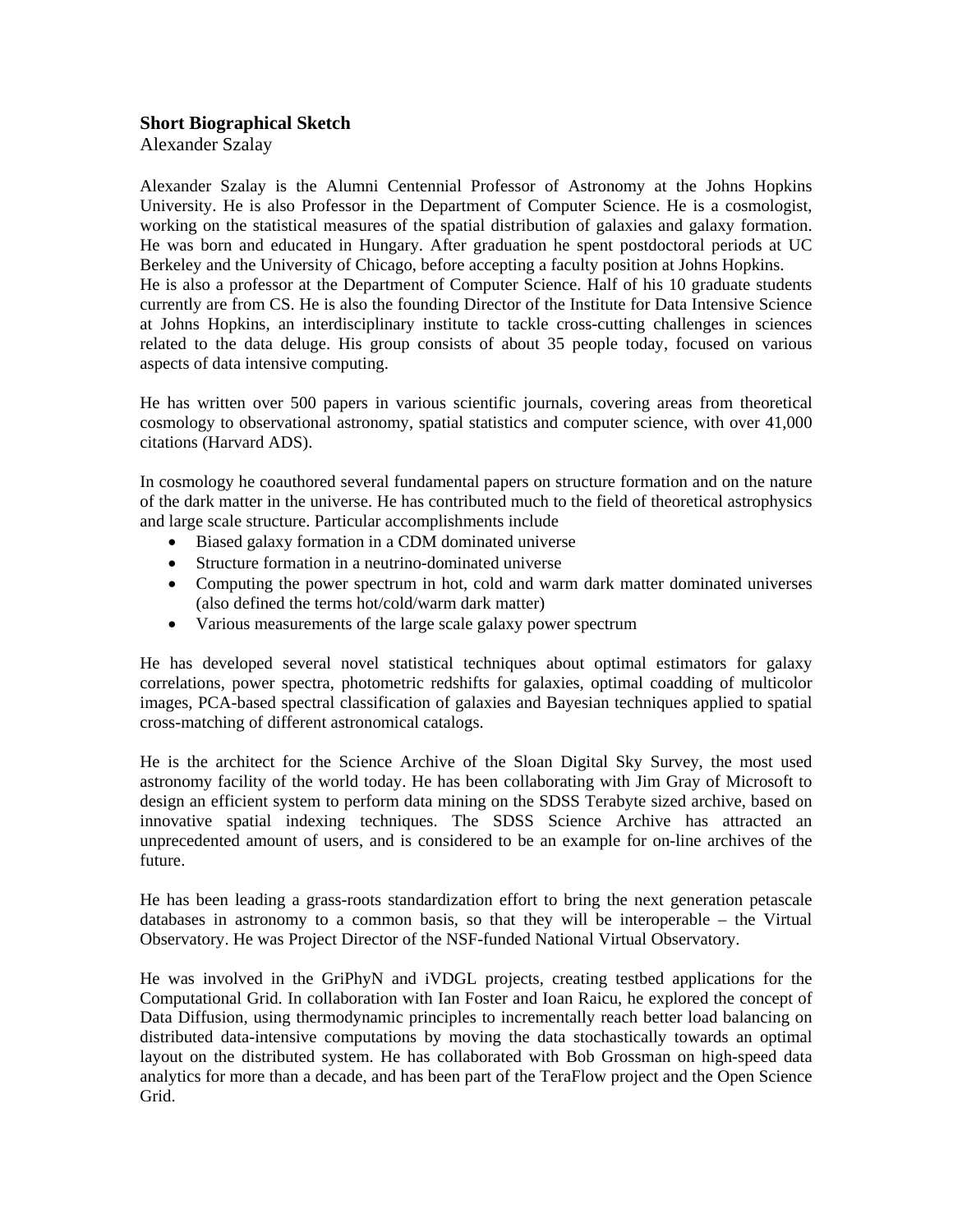He was also heavily involved in the Data Conservancy, an NSF funded DataNet project, researching the long term curation and preservation of scientific data.

From 2005 he collaborated with Simon White and Gerard Lemson (MPA, Garching) to build a SkyServer-like database out of the Millennium cosmological simulation, which became the reference cosmology simulation used by astronomers all over the world. In collaboration with Piero Madau (UCSC), he is building the 1.2PB database for the Silver River cosmology simulation, currently running at Oak Ridge. He is in the process in generating a 512 grid of cosmological simulations, spanning a cube 8Gpc on the side, to be stored in a publicly accessible 100TB database,

He has also branched out in other scientific areas. Recently, in collaboration with Randal Burns (JHU CS), he has built the 30TB turbulence database, providing immersive access to a large CFD simulation, where users can launch virtual sensors into the simulation that report back their velocity.

With Andreas Terzis and Katalin Szlavecz he has built an end-to-end wireless sensor system for in-situ monitoring environmental parameters, including CO2, and measuring the impact of the soil on the global carbon cycles. With sensors around Baltimore, Brazil, Ecuador and the Atacama desert in Chile, the system has more than 200,000 sensor days of data and several hundred million data points.

Recently he published several papers on system research. He led the team that won the Supercomputing Data Challenge in SC-08. He has coauthored several papers with Gordon Bell, arguing how Amdahl's Laws can be used to revisit data-intensive computing architectures from first principles. Applying these ideas, he built a low power system, using Atom processors with extremely good IO performance per unit power (factor of 15 better than a typical rack server). This idea is the subject of a pending patent application with Gordon Bell and others.

He is currently building the Data-Scope, a 6.5PB system with 500Gbytes/s sequential throughput, from a budget of \$1.2M, utilizing a uniquely balanced system built out of hard disks, SSDs and GPUs, for maximal data flow across the system. The project is funded by the NSF.

He has served on many national level committees, at the NRC, NAS, NASA, NSF and the DOE. He has recently served on an NAS panel on Massive Data. For 4 years he has been part of the US CODATA Council. He has also been presenting at the 2012 NITRD meeting, commemorating the 20 years of the Internet. He will also speak at the White House in March 2012 during the announcement of the "Big Data" effort by the Federal Government. He has also presented several times for the National Science Board on Data Management and Data Policies. Currently he is serving on the Advisory Committee for the NSF Computer Science Directorate, and on the NASA Advisory Board to the Administrator for Information Technology.

In 1990 he has been elected to the Hungarian Academy of Sciences as a Corresponding Member. In 2003 he was elected as a Fellow of the American Academy of Arts and Sciences. In 2004 he received one of the Alexander Von Humboldt Research Awards in Physical Sciences. In 2007 he received the Microsoft Jim Gray Award, and in 2008 became Doctor Honoris Clausa of the Eotvos University, Hungary.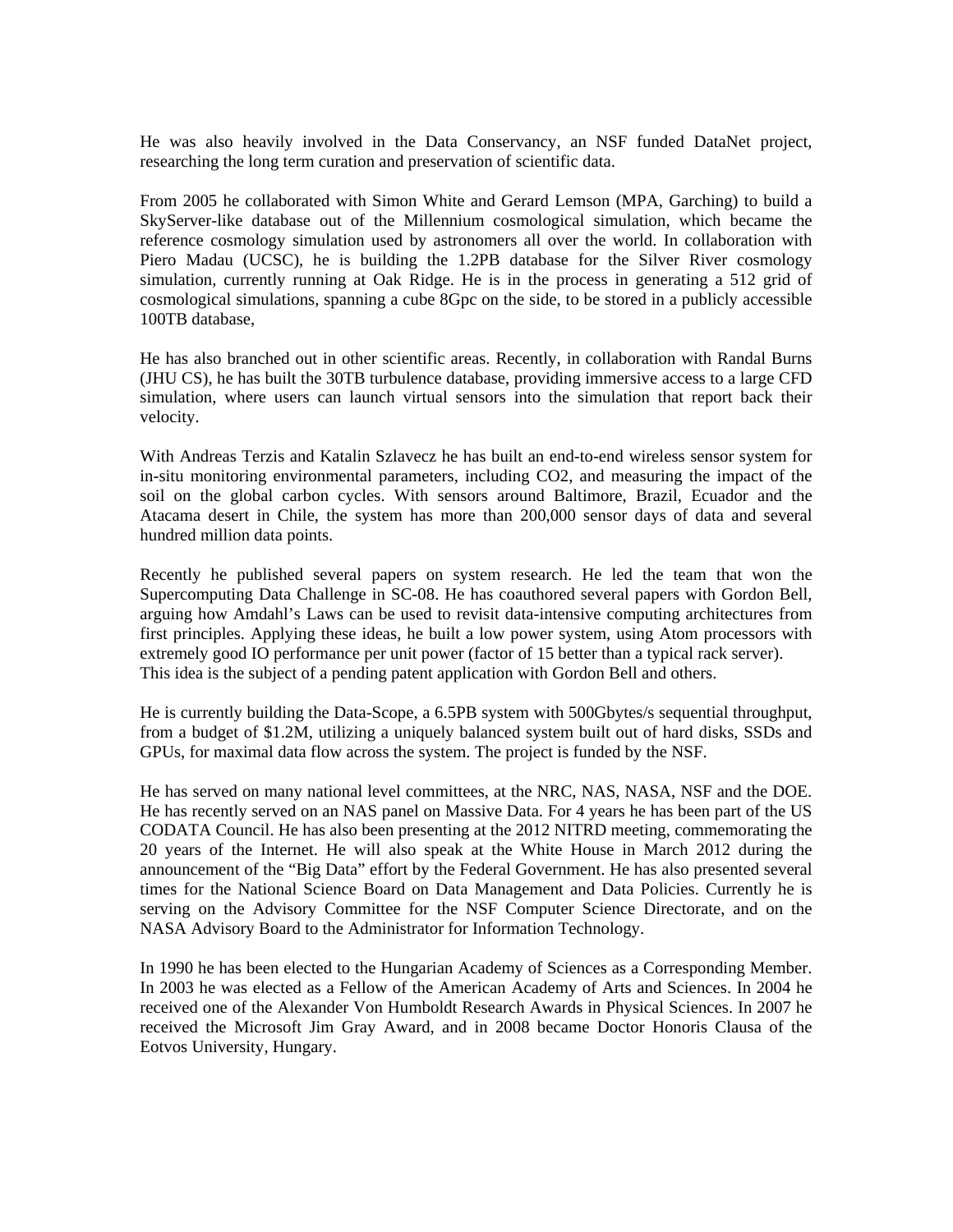#### **Talks from 1998-2012**

Alexander Szalay

- 1. Invited talk, AAAS meeting, Philadelphia, Feb 1998
- 2. Colloquium, UMBC Physics Dept, Feb 1998
- 3. Seminar, Goddard Space Flight Center, Mar 1998
- 4. Invited talk, Royal Society Discussion Meeting, London, Mar 1998
- 5. Invited talk, Novartis Foundation workshop, London, Mar 1998
- 6. Colloquium, Kossuth University, Debrecen, Hungary, Mar 1998
- 7. Invited Talk: DIMACS meeting on "Astrophysics and Algorithms", Princeton, May 1998
- 8. Invited Talk, AAS Meeting, San Diego, June 1998
- 9. Invited Talk, MPA Cosmology Workshop, Munich, Aug 1998
- 10. Colloquium, Carnegie-Mellon University, Sep 1998
- 11. Invited talk, Workshop on "Scientific Data Management Problems", Stanford Linear Accelerator Center, Oct 1998
- 12. Colloquium, University of California, Santa Cruz, Oct 1998
- 13. Colloquium, Digital Equipment Corporation, MA, Dec 1998
- 14. Colloquium, The Johns Hopkins University, Jan 1999
- 15. Invited Talk, 3D Imaging in the Universe, Walnut Creek, CA, Feb 1999
- 16. Colloquium, Microsoft Research, San Francisco, March 1999
- 17. Invited Talk, Conference on Photometric Redshifts, Carnegie Observatiories, Pasadena, CA, Apr 1999
- 18. Invited Talk and Panel Member for Digital Sky, Conference on Advances in Digital Libraries, Baltimore, May 1999
- 19. Invited Talk, Inner Space/Outer Space, Fermilab, May 1999
- 20. Invited Talk, Instrumentation and Cosmology, Princeton, June 1999
- 21. Presentation at NASA Headquarters, July 1999
- 22. Invited presentation at Fermilab, Aug 1999
- 23. Invited talk, Dunk Island Meeting on Redshift Surveys, Australia, Aug 1999
- 24. Presentation at NLANR, Sep 1999
- 25. Invited talk US/EU Workshop on Large databases, Sep 1999
- 26. Seminar, Institute for Astronomy, Hawaii, Oct 1999
- 27. Colloquium, Institute for Astronomy, Hawaii, Oct 1999
- 28. Invited talk, ADASS Conference, Kona, Hawaii, Oct 1999
- 29. Colloquium, Eotvos University, Budapest, Oct 1999
- 30. Colloquium, Stewart Observatory, Tucson, Oct 1999
- 31. Colloquium, Compaq Computer Co, Nashua, NH, Oct 1999
- 32. Presentation at JHU convocation, New York, Nov 1999
- 33. Colloquium, Goddard Space Flight Center, Space Sciences, Dec 1999
- 34. Physics Colloquium, Caltech, Jan 2000
- 35. Physics Colloquium, University of Kansas, Lawrence, Feb 2000
- 36. Physics Colloquium, Kansas State University, Manhattan, Feb 2000
- 37. Invited talk, CITA Cosmology meeting, Banff, Canada, Feb 2000
- 38. Invited talk, Royal AStronomical Society Meeting, London, Mar 2000
- 39. Online demo, Intel Computing Continuum Conference, San Francisco, Mar 2000
- 40. Colloquium, Eotvos University, Budapest, May 2000
- 41. Keynote speaker, Objectivity Worldview Conference, May 2000
- 42. Invited Speaker, Virtual Observatories Conference, Caltech, June 2000
- 43. Invited Speaker, Mining the Sky Conference, Munich, Aug 2000
- 44. Invited Speaker, IAU Symposium 201, Manchaster, Aug 2000
- 45. Invited Speaker, Grid Workshop, Edinburgh, Sep 2000
- 46. Invited Speaker, Xth Codata Conference, Bovino, Italy, Oct 2000
- 47. Panel Member, 17th Codata Conference, Bovino, Italy, Oct 2000
- 48. Plenary Lecture, ACAT2000 Conference, Fermilab, Oct 2000
- 49. Colloquium, University of Pittsburgh, Oct 2000
- 50. Plenary lecture, ADASS X conference, Boston, Nov 2000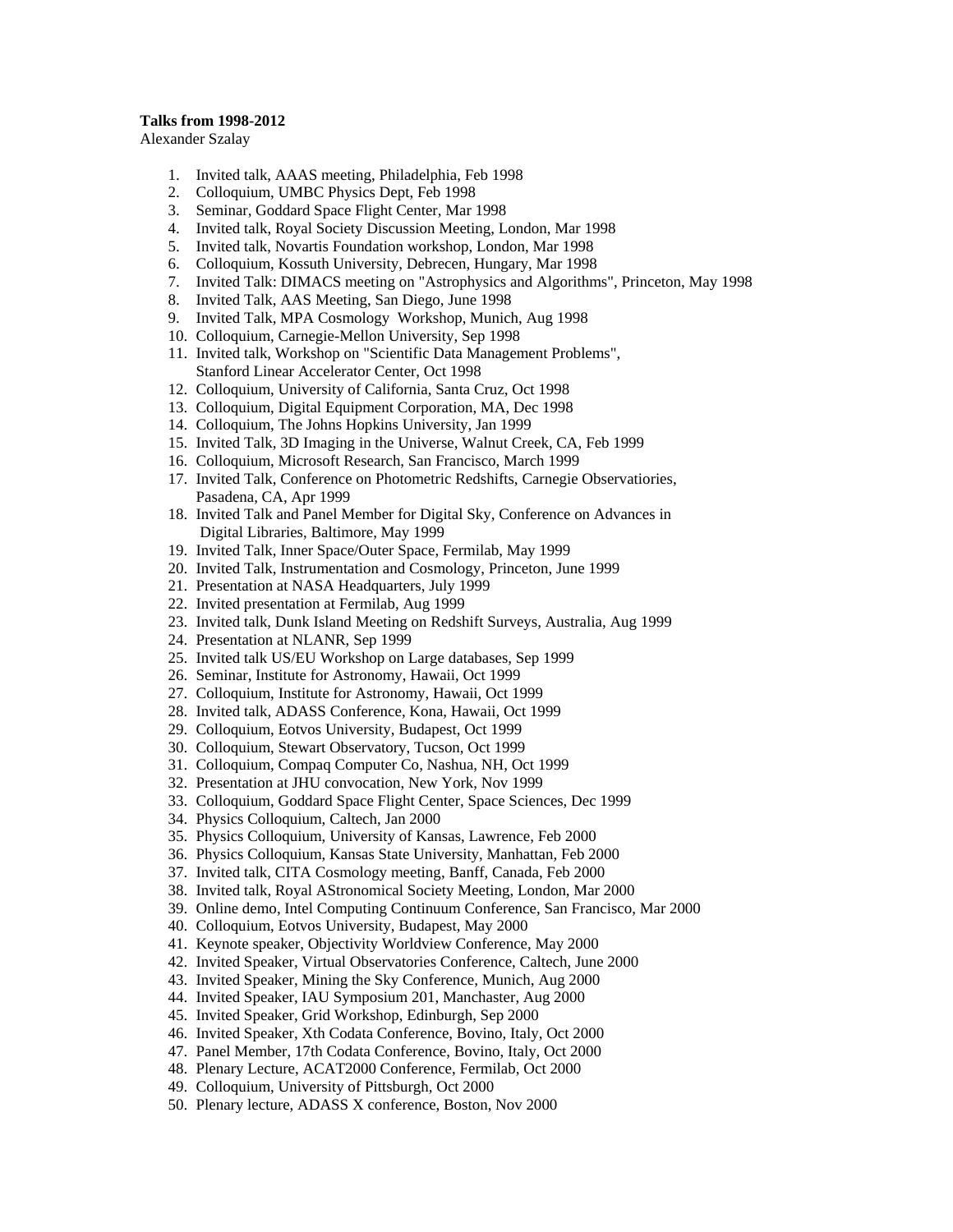- 51. Physics Colloquium, Hopkins APL, Jan 2001
- 52. Invited Lecture, ICWS Conference, Tokyo, Feb 2001
- 53. Invited Lecture, Conference on Stochastic Processes, Wupperthal, Mar 2001
- 54. Colloquium, Fermilab, Mar 2001
- 55. Invited talk, Griphyn meeting, Los Angeles, Apr 2001
- 56. Talk, Aspen Center for Physics, June 2001
- 57. Invited talk, HEP01 Conference, Budapest, Hungary, July 2001
- 58. Invited talk, Microsoft Faculty Summit, Redmond WA, July 2001
- 59. Colloquium, Institute for Astronomy, Hawaii, July 2001
- 60. Invited talk, Astrostatistics conference, Penn State Univ, July 2001
- 61. Seminar, Institute for Astronomy, Hawaii, July 2001
- 62. Particle Physics Seminar, JHU, Oct 2001
- 63. International Data Grids, Panelist, Supercomputing 2001, Denver, Nov 2001
- 64. Invited talk, Workshop on Computational Grids, LISHEP2002, Brazil, Feb 2002
- 65. Astronomy Colloquium, Princeton, Feb 2002
- 66. Invited talk, AMPATH conference, Chile Apr 2002
- 67. Keynote Address, SIAM Workshop on Scientific Data Mining, Arlington, VA, Apr 2002
- 68. Colloquium, NRAO, Soccoro, May 2002
- 69. Invited talk, Hungarian Academy of Sciences, May 2002
- 70. Presentation, Sigmod Conference, Madison,WI, June 2002
- 71. Presentation about the SDSS, AAS Meeting, Albuquerque, June 2002
- 72. Presentation about the NVO, AAS Meeting, Albuquerque, June 2002
- 73. Invited talk, NVO conference, Garching, June 2002
- 74. Invited talk, Sky Surveys workshop, Leiden, June 2002
- 75. Plenary talk, Conference on Hyperbolic Geometry, Budapest, July 2002
- 76. Presentation, Microsoft, Redmond, July 2002
- 77. Seminar, Institute for Astronomy, Hawaii, Aug 2002
- 78. Invited talk on Data analysis, SPIE conference, Hawaii, Aug 2002
- 79. Invited talk on Data mining, SPIE conference, Hawaii, Aug 2002
- 80. Invited talk on Web Services, SPIE conference, Hawaii, Aug 2002
- 81. 2 lectures at the D. Chalonge School of Astroparticle Physics, Palermo, Sep 2002
- 82. Seminar, Observatoire Strasbourg, Sep 2002
- 83. Talk, NASA AISRP conference, Mountain View CA, Oct 2002
- 84. Invited Talk, Workshop on Data Provenance, Chicago, Oct 2002
- 85. Talk, LSST Software workshop, Baltimore, Oct 2002
- 86. Invited talk, NSF Workshop on Next Generation Data Mining, Baltimore, Nov 2002
- 87. Seminar, Dept. Computer Science, Princeton University, Nov 2002
- 88. Technical colloquium, STScI, Baltimore, Nov 2002
- 89. Invited talk, From Here to Infinity, Oxford, UK, Dec 2002
- 90. Seminar, NASA Headquarters, Jan 2003
- 91. Seminar, Dept. Physics and Astronomy, Jan 2003
- 92. Invited talk, 'Sustaining Digital Resources' Conference, Washington DC, Feb 2003
- 93. Colloqium, Harvard University, March 2003
- 94. Colloquium, Drexel University, March 2003
- 95. Invited Talk, CIAR cosmology Meeting, Montreal, March 2003
- 96. Colloquium, University of Vitriginia, Charlottesville, Apr 2003
- 97. Seminar, National Center for Biological Information, Bethesda, May 2003
- 98. Invited talk, NAS meeting on Electronic Publishing, Washington DC, May 2003
- 99. Presentation, AAS meeting, Session on Dark Energy, Nashville, May 2003
- 100.Talk, Conference on "Multiwavelength Cosmology", Mykonos, Greece, June 2003
- 101.3 lectures at "School of Astroparticle Physics", Lake Balaton, Hungary, June 2003.
- 102.Public lecture, "School of Astroparticle Physics", Lake Balaton, Hungary, June 2003.
- 103.Invited talk, "Databases and the Grid" meeting, Edinburgh, UK, July 2003
- 104.Colloquium, ROyal Observatory of Edinburgh, July 2003
- 105.Invited talk, IUA Symposium, "Maps of the Cosmos", Sydney, Australia, July 2003
- 106.Invited talk, "Frontiers in Distributed Information Systems", San Francisco, July 2003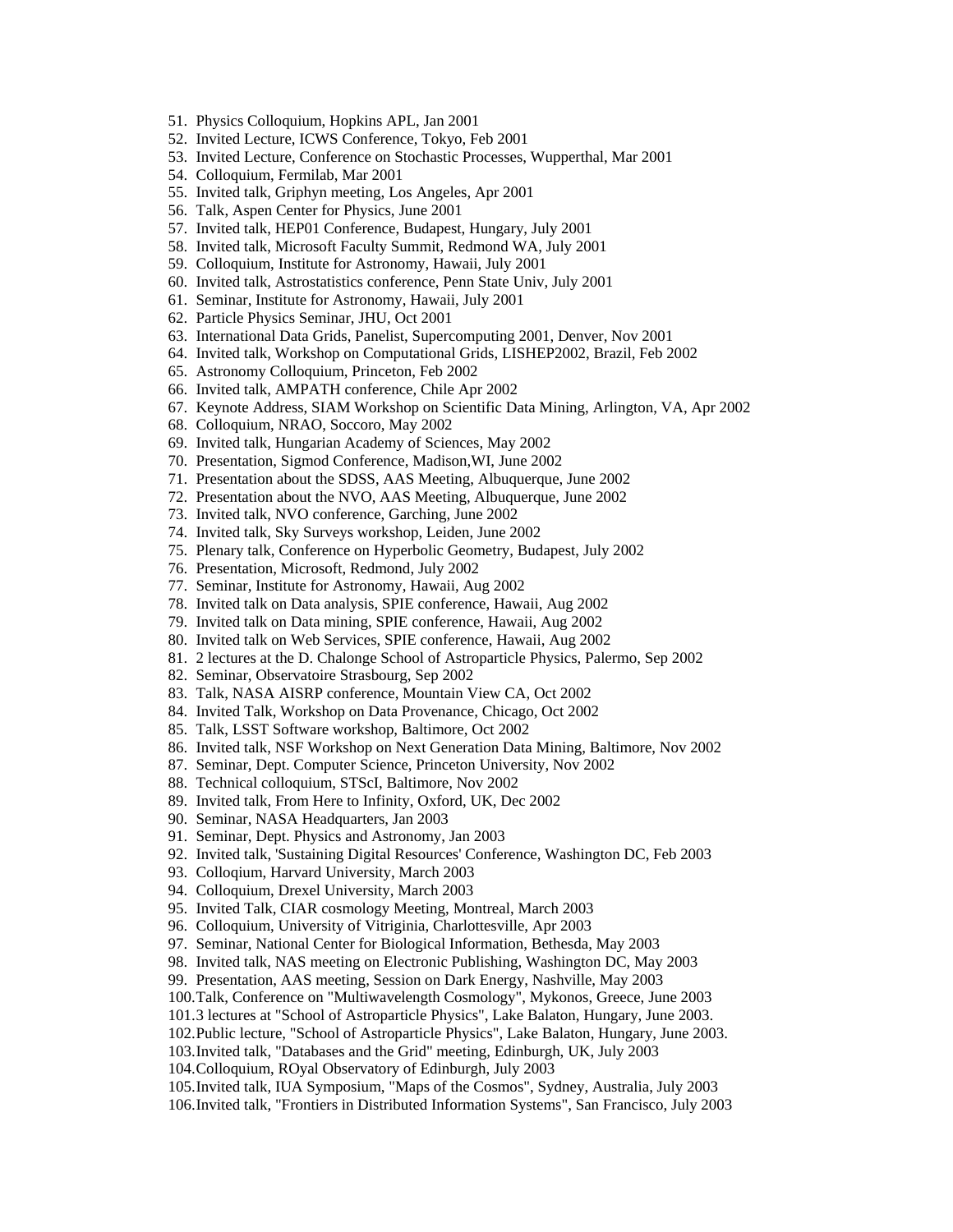107.Invited talk, Conference on Galaxy Evolution, Zurich Switzerland, Aug 2003 108.Invited Talk, JENAM2003 Conference, Budapest, Hungary, Aug 2003 109.Presentation, NSF Forum on the Computational Grid, NSF, Sept 2003 110.Talk, NASA AISRP meeting, Pittsburgh, Oct 2003 111.Talk, NRC Committee on Analysis of Large Data Sets, Nov 2003 112.Colloquium, Cornell University, Nov 2003 113.Invited talk, CODATA workshop, Lisbon, Dec 2003 114.Seminar on Advanced Data Analysis, Groningen, Feb 2004 115.Nova seminar, Groningen, Feb 2004 116.Nova seminar, Leiden, Feb 2004 117.Invited talk, CIAR meeting, Banff, Canada, Mar 2004 118.Invited Talk, "Understandng the Universe", NSF workshop on Education, Apr 2004 119.Invited talk, Mitchell Conference on Cosmology, TExas A & M University, Apr 2003 120.Invited talk, NSF MPS workshop on CyberScience, Apr 2004 121.Invited talk, JHU Workshop on Digital Archiving, Apr 2004 122.Invited talk, LSST meeting, Tucson, May 2004 123.Invited talk, SCIDATA04 Workshop, Microsoft, Redmnond, May 2004 124.Invited talk, JHU Workshop on Particle Theory, Baltimore, June 2004 125.Colloquium, Oxford, June 2004 126.Astrophysics seminar, Oxford, June 2004 127.Talk at NVO session, AAS, San Diego, Jan 2005 128.Talk at NIST Workshop on Materials Science, Jan 2005 129.Astronomy colloquium at University of Chicago, Jan 2005 130.Presentation at the NSF AAAC meeting, Feb 2005 131.Invited talk in the session on Grid Computing, AAAS05, Washington DC, Feb 2005 132.Presentation, NSF Site visit for JHU Particle Physics, Feb 2005 133.Physics Colloquium, Cornell University, Feb 2005 134.Invited talk, NAS meeting on Scientific Data Visualization, Washington DC, March 2005 135.Talk, CIAR Annual meeting, Mt.Tremblant, March 2005 136.Joint Astrophysics Colloquium, Munich, March 2005 137.Plenary talk, NAM05, Birmingham, March 2005 138.Colloquium, Microsoft Research, Cambrige, UK, Apr 2005 139.Colloquium, Institute of Astronomy, Cambridge, Apr 2005 140.Seminar, Institute of Astronomy, Cambridge, Apr 2005 141.Talk, MAGPOP Workshop, Budapest, Hungary Apr 2005 142.Keynote Talk, DOE Science Bowl finals, Washington DC, Apr 2005 143.Colloquium, Dept. of Informatik, Technische Universitat, Munich, May 2005 144.Invited talk, Viz05 Conference, Chicago, May 2005 145.Cosmology Seminar, Max Planck Inst fur Astrophysik, Garching, June 2005 146.Invited talk, Ringberg Conference on Surveys, Ringberg Castle, June 2005 147.Discussion leader, Ringberg Conference on Surveys, Ringberg Castle, June 2005 148.Invited Talk, University of Frankfurt, July 2005 149.Seminar on the Virtual Observatory, MPE, Garching, July 2005 150.Invited talk, "Open Questions in Cosmology", Munich, Aug 2005 151.Invited talk, "PhysStat05" conference, Oxford, Sept 2005 152.Invited talk, ADASS05 conference, Madrid, Oct 2005 153.Invited talk, Conference on the Cosmic Microwave Background, Rome, Italy, Oct 2005 154.Session Chair, Sulak Festschrift, Boston, Oct 2005 155.Presentation at AUI Board meeting, Feb 2006 156.Colloquium, NOAO, TUcson, Apr 2006 157.Invited Talk, Cosmology COnference, Texas A&M, Apr 2006 158.Invited Talk, Digital Libraries Conference, Santa Fe, Apr 2006 159.Colloquium, UC Davis, Apr 2006 160.Talk, Scientific Workflows Workshop, NSF, May 2006 161.Presentation, Keck Foundation Workshop, May 2006 162.Colloquium, Freunhofer Inst. for Applied Mathematics,Kaiserslautern, Germany, June 2006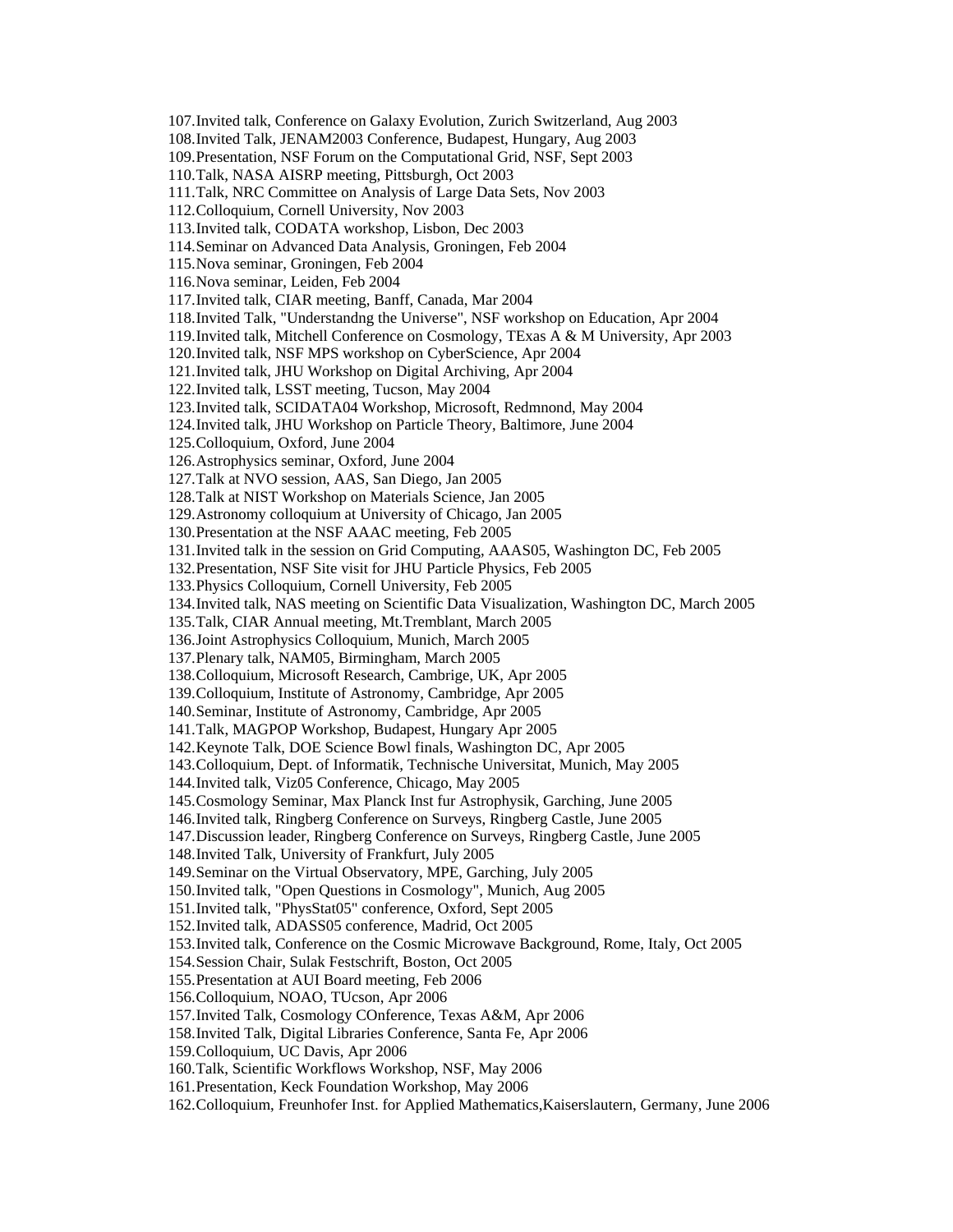163.Invited talk, Workshop on Turbulence, Chicago, June 2006 164.Invited talk, BES Science Meeting, Baltimore, June 2006 165.Presentation, MS Workshop on Data Preservations, Mountain View, July 2006 166.Invited talk, Microsoft Faculty Summit, Redmond, July 2006 167.Invited talk, Workshop on Nongaussianity in Cosmology, Trieste, July 2006 168.Keynote talk, Microsoft workshop on the World Wide Sensor Web, Semioohma, Aug 2006 169.Presentation, Google-Nature eScience Confrerence, Mountain View, Aug 2006 170.Invited talk, IAU Symposium on Virtual Observatories, Prague, Aug 2006 171.Keynote talk, NSF Workshop on Oceanographic Observatories, Washington, Sep 2006 172.Colloquium, Space Telescope Science Institute, Oct 2006 173.Keynote talk, Microsoft/JHU conference on eScience, Baltimore, Oct 2006 174.Invited Plenary Talk, Codata Conference, Beijing, Oct 2006 175.Invited Talk, Codata Conference, Beijing, Oct 2006 176.Colloqium, National Science Foundation, Washington DC, Jan 2007 177.Invited Talk, AAS Conference, Seattle, Jan 2007 178.Science Colloquium, NASA Headquarters, Washington DC, Feb 2007 179.Invited Talk, Microsoft TCI Meeting, Redmond, March 2007 180.Invited Talk, Ringberg Workshop on Large Scale Structure, Munich, Apr 2007 181.Keynote Address, NSF/JISC Workshop on Data repositories, Phoenix, Apr 2007 182.Invited Talk, Ringberg Workshop on Large Scale Structure, Munich, Apr 12, 2007 183.Keynote Address, NSF/JISC Workshop on Data repositories, Phoenix, Apr 18, 2007 184.Invited Talk, CIFAR Workshop on Gravitation and Cosmology, Whistler, May 12 2007 185.Colloquium, University of Heidelberg, Heidelberg, May 22, 2007 186.Talk, MAGPOP Workshop on galaxy spectroscopy, Max Planck Institute für Astrophysics, Garching, May 29, 2007 187.Presentation by video link, NRC Committee on Material Science, Irvine, May 30, 2007 188.Invited talk, Caltech eScience Workshop, Pasadena, June 13, 2007 189.Keynote Address, Wiley-Blackwell Seminar on Electronic Publishing, National Press Club, Washington, DC June 15, 2007 190.Invited presentation, NRC Committee on the Future of Radio Astronomy, Charlottesville, VA, June 16, 2007 191.Keynote Address, AustraliAsia eResearch Conference, Brisbane, June 27, 2007 192.Invited Panel Discussion on eScience, NSF Workshop on Computer-Aided Discovery, RPI, Albany, NY, Sep 5, 2007 193.Invited Talk, Workshop on Frontiers of Astronomy, Washington DC, Sep 12, 2007 194.Invited Presentation, Microsoft Workshop on eScience, Brussels, Sep 19, 2007 195.Colloquium, Datalogisk Institute, University of Copenhagen, Sep 20, 2007 196.Presentation, IVOA Interop Workshop, Cambridge, UK, Sep 28, 2007 197.Colloquium, Dept of Astrophysics, Oxford, Oct 10, 2007 198.Invited talk, Royal Astronomical Society Meeting, London, Oct 12, 2007. 199.Presentation, Library Advisory Committee Meeting, JHU, Oct 27, 2007. 200.Presentation, PanStarrs CDR, University of Hawaii, Nov 5, 2007. 201.Presentation, HPC meeting with IBM, JHU, Nov 20, 2007. 202.Colloquium, Dept. of Physics, Rensellaer Polytechnic Institute, Dec 5, 2007. 203.Invited presentation, NAS Committee on Large Data Sets, Washington DC, Dec 10, 2007. 204.Colloquium, Microsoft SQL Server Group, Redmond, Dec 11, 2007. 205.Presentation, Microsoft Research, Redmond, Dec 13, 2007. 206.Invited talk, AGU, Session on Informatics and Data Management, Dec 14, 2007. 207.Invited talk, Meeting of the American Association of Physics Teachers, Baltimore, Jan 22, 2008. 208.Invited talk, AAAS Meeting, Boston, February 17, 2008. 209.Invited talk, Microsoft Research, Redmond, March 7, 2008. 210.Presentation, Trustees Committee on Academic Affairs, JHU, March 9, 2008. 211.Invited talk, NAS meeting on Predicting IED Activities, Washington DC, March 17, 2008 212.Invited talk, Workshop on Data Intensive Science, Yahoo, Sunnyvale, March 26, 2008 213.Invited talk, Workshop on Large Scientific Databases, Asilomar March 31, 2008. 214.Invited talk, Microsoft Research, Redmond, March 7, 2008.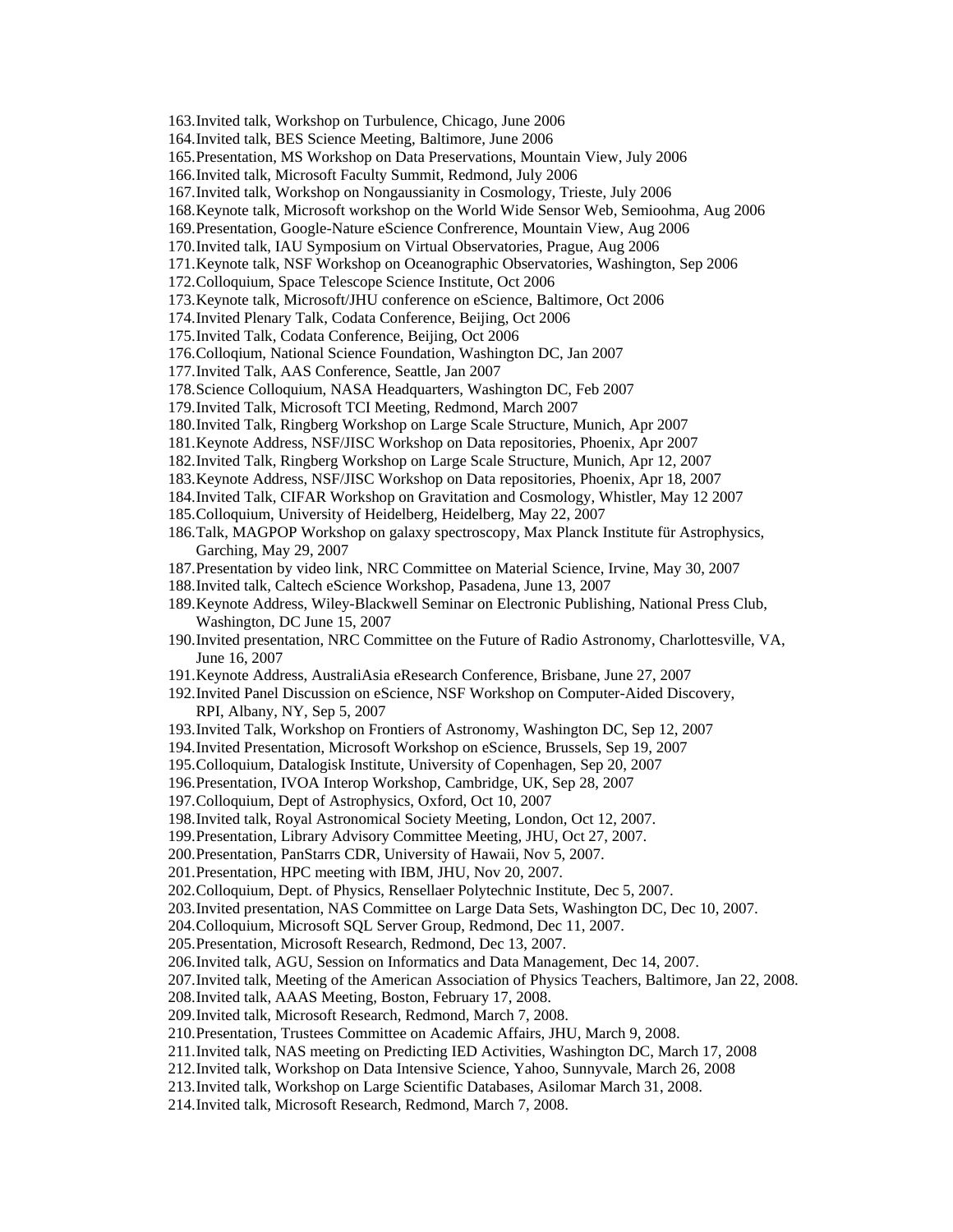215.Presentation, Trustees Committee on Academic Affairs, JHU, March 9, 2008. 216.Invited talk, NAS meeting on Predicting IED Activities, Washington DC, March 17, 2008 217.Invited talk, Workshop on Data Intensive Science, Yahoo, Sunnyvale, March 26, 2008 218.Invited talk, Workshop on Large Scientific Databases, Asilomar March 31, 2008. 219.Colloquium, Eötvös University, Budapest, May 8, 2008. 220.Invited talk, CNLS conference on Information Science and Technology, Santa Fe, May 15, 2008. 221.Invited presentation, The Gordon and Betty Moore Foundation, San Francisco, May 16, 2008. 222.Invited presentation, Association of Research Libraries meeting, Coral Gables, FL, May 22, 2008. 223.Invited presentation, DB Summit Meeting, Berkeley, May 29-30, 2008. 224.Keynote Presentation, Jim Gray Tribute, Berkeley, May 31, 2008. 225.Presentation, Jim Gray Search and Rescue Meeting, Berkeley, June 1, 2008. 226.Colloquium, Monterey Bay Aquarium Research Institute, June 2, 2008. 227.Astronomy Colloquium, UC Santa Cruz, June 3, 2008. 228.Seminar, NASA Headquarters, Washington DC, June 13, 2008. 229.Keynote, Joint Digital Libraries Conference, Pittsburgh, June 19, 2008. 230.Invited Presentation, Jason Meeting, San Diego, June 26, 2008. 231.Keynote, SSDBM'08 Conference, Hong Kong, July 9, 2008. 232.Invited talk, COSPAR'08 Conference, Montreal, July 15, 2008. 233.Seminar, Inst. Informatik, Technische Universitat, Munich, Aug 12, 2008. 234.Invited Talk, JHU-Moore Workshop on Environmental Sensing, JHU Sep 6, 2008. 235.Invited Presentation, Microsoft SQL Server, Redmond, Sep 16, 2008. 236.Keynote Address, I-Science Workshop, University of Leiden, Oct 15, 2008. 237.Invited Talk, Cloud Computing Conference, Chicago, Oct 22, 2008. 238.Presentation, Storage Challenge, SuperComputing 08, Austin, TX, Nov 17, 2008. 239.Invited Talk, Challenges for Great Surveys, Santa Fe, Nov 20, 2008. 240.Presentation, Microsoft eScience Workshop, Indianapolis, Dec 8, 2008. 241.Presentation and Panel Chair, DOE Exascale Computing Workshop, SLAC, Dec 11, 2008. 242.Keynote Address, IEEE eScience Conference, Indianapolis, Dec 12, 2008. 243.Goddard Space Flight Center Colloquium, Greenbelt, Jan 30, 2009 244.Keynote Presentation, Jim Gray Tribute, Berkeley, May 31, 2008. 245.Presentation, Jim Gray Search and Rescue Meeting, Berkeley, June 1, 2008. 246.Colloquium, Monterey Bay Aquarium Research Institute, June 2, 2008. 247.Astronomy Colloquium, UC Santa Cruz, June 3, 2008. 248.Seminar, NASA Headquarters, Washington DC, June 13, 2008. 249.Keynote, Joint Digital Libraries Conference, Pittsburgh, June 19, 2008. 250.Invited Presentation, Jason Meeting, San Diego, June 26, 2008. 251.Keynote, SSDBM'08 Conference, Hong Kong, July 9, 2008. 252.Invited talk, COSPAR'08 Conference, Montreal, July 15, 2008. 253.Seminar, Inst. Informatik, Technische Universitat, Munich, Aug 12, 2008. 254.Invited Talk, JHU-Moore Workshop on Environmental Sensing, JHU Sep 6, 2008. 255.Invited Presentation, Microsoft SQL Server, Redmond, Sep 16, 2008. 256.Keynote Address, I-Science Workshop, University of Leiden, Oct 15, 2008. 257.Invited Talk, Cloud Computing Conference, Chicago, Oct 22, 2008. 258.Presentation, Storage Challenge, SuperComputing 08, Austin, TX, Nov 17, 2008. 259.Invited Talk, Challenges for Great Surveys, Santa Fe, Nov 20, 2008. 260.Presentation, Microsoft eScience Workshop, Indianapolis, Dec 8, 2008. 261.Presentation and Panel Chair, DOE Exascale Computing Workshop, SLAC, Dec 11, 2008. 262.Keynote Address, IEEE eScience Conference, Indianapolis, Dec 12, 2008. 263.Goddard Space Flight Center Colloquium, Greenbelt, Jan 30, 2009. 264.Talk at CESCA Collaboration Meeting, Univ. of Tennessee, Knoxville, Mar 4, 2009. 265.Talk at IEEE SIGCSE, Chattanooga, TN, Mar 5, 2009. 266.Talk at CIFAR Cosmology and Gravity Meeting, Mt. Tremblant, Mar 7, 2009. 267.Colloquium, LSU CCT, Mar 10, 2009. 268.Colloquium, IIC, Harvard University, Boston, Mar 11, 2009. 269.Invited Talk, Microsoft External research Meeting, Redmond, Mar 31, 2009.

270.Distinguished Lecture, Rice Univ. Houston, Apr 14, 2009.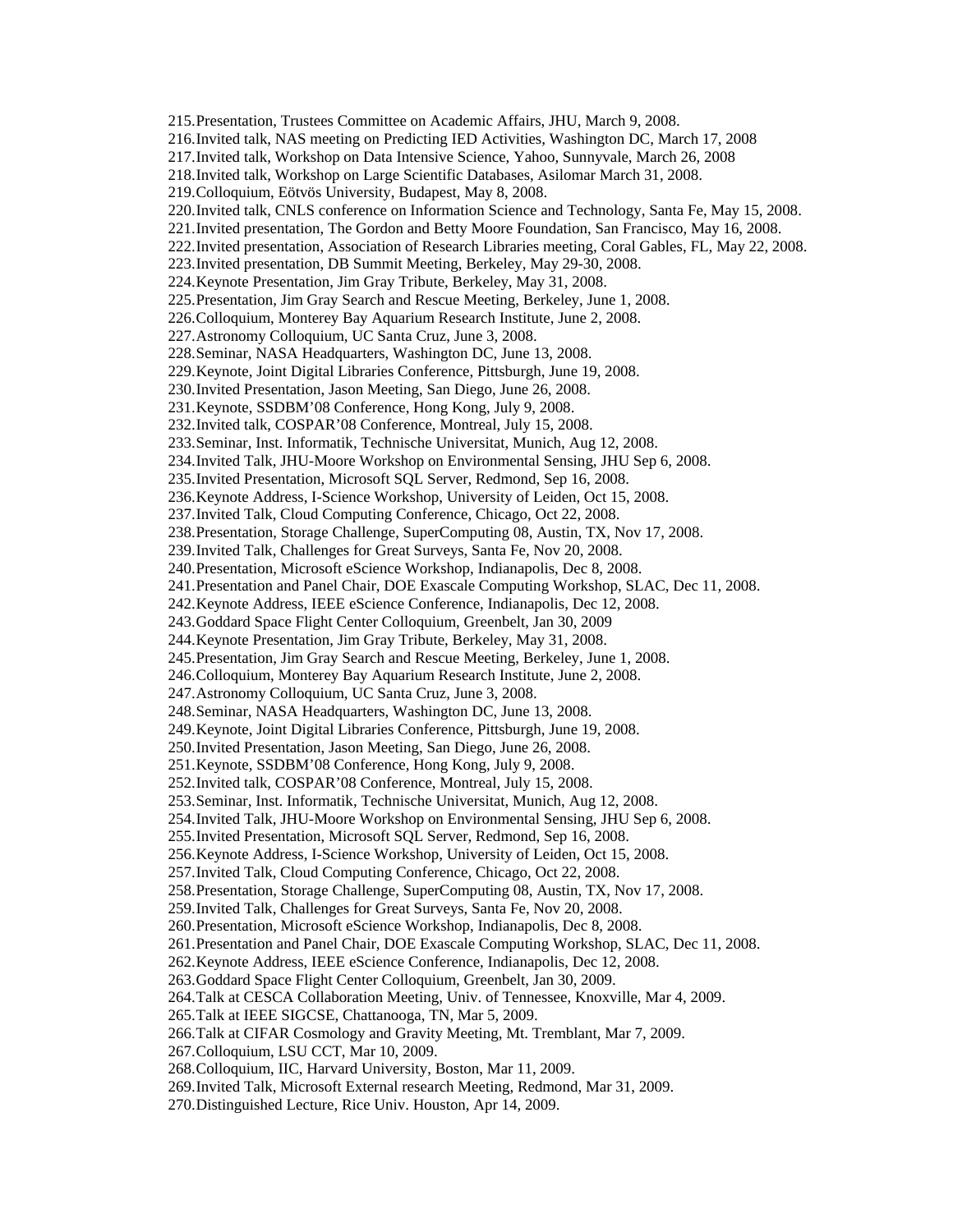271.Keynote Address, IPSN'09 Conference, San Francisco, Apr 15, 2009. 272.Colloquium, Nokia Palo Alto Research Center, Palo Alto, Apr 16, 2009. 273.Colloquium, STScI, Baltimore, Apr 22, 2009. 274.Colloquium, Dept. Computer Science, Univ. of Maryland, College Park, Apr 27, 2009. 275.Seminar, Turbulence group, JHU, May 5, 2009. 276.Colloquium, Jet Propulsion Laboratory, Pasadena, May 28, 2009. 277.Seminar, Max Planck Inst fur Plasma Physik, June 21, 2009. 278.Lectures, Eotvos Summer School for Astrophysics, Balatongyorok, July 11, 2009. 279.Colloquium, Los Alamos National Laboratory, Aug 6, 2009. 280.Invited talk, HEC FSIO Conference, Washington DC, Aug 11, 2009. 281.Invited talk, Data Integration Workshop, NAS, Washington DC, Aug 19, 2009. 282.Conference Summary, IDIES workshop, JHU, Aug 26, 2009. 283.Invited Panel Member, Cluster 09 Conference, New Orleans, Sep 1, 2009. 284.Colloquium, NVIDIA Corporation, Santa Clara, CA, Sep 8, 2009. 285.Presentation, Teragrid XD planning meeting, La Jolla, CA, Sep 16, 2009. 286.Key note, Annual Meeting of the German Astronomical Society, Potsdam, Sep 22, 2009. 287.Presentation, Centenary Meeting, Atomki, Debrecen, Sep 24, 2009. 288.Public Lecture, Atomki, Debrecen, Sep 25, 2009. 289.Keynote, HPC in Astronomy, Pune, India, Oct 12, 2009. 290.Presentation, Microsoft eScience Meeting, Pittsburgh, Oct 16, 2009. 291.Presentation, DOE Workshop on Computational HEP, Rockville,MD, Nov 13, 2009. 292.Presentation, Storage Challenge, Supercomputing-09 Conference, Portland , Nov 18, 2009. 293.Presentation, NVIDIA Booth, Supercomputing-09 Conference, Portland , Nov 19, 2009. 294.Presentation, UKRC e-Science Review, Oxford, Dec 11, 2009. 295.Invited Presentation, AstroInformatics, AAS Meeting. Washington DC, Jan 7, 2010. 296.Invited Presentation, NRC Meeting, Washington DC, Jan 29, 2010. 297.Invited Presentation, AstroInformatics, AAS Meeting. Washington DC, Jan 7, 2010. 298.Invited Presentation, NRC Meeting, Washington DC, Jan 29, 2010. 299.Invited talk, CIFAR Meeting, Lake Louise, Canada, Feb 20, 2010. 300.Keynote Address, NESC, Edinburgh Mar 15, 2010. 301.Invited talk, CFD Meeting, Austin TX, Mar 22, 2010. 302.Talk, Dell Computer Co, Austin TX, Mar 23, 2010. 303.Talk, VAO meeting, GSFC, Mar 26, 2010. 304.Keynote address, Salishan Conf. On High Perfomance Computing, Apr 26, 2010. 305.Invited talk, CITA25 Conference, Toronto, May 15, 2010. 306.Keynote address, Computational Particle Physics, Aussois, France, May 19, 2010. 307.Invited presentation, NAS Astrobiology panel, Washington DC, June 4, 2010. 308.Invited talk, AstroInformatics Conference, Caltech, Pasadena, June 17, 2010. 309.Lectures at the School of Cosmology, NAOC, Beijing, June 2010. 310.Lecture, Chinese Virtual Observatory Group, Beijing, June 22, 2010. 311.Distinguished Lecture, CWI Amsterdam, June 25, 2010. 312.Talk, Cosmology workshop, Eotvos University, Budapest, July 2, 2010. 313.Invited plenary talk, DOE SCIDAC conference, Chattanooga, July 14, 2010. 314.Invited talk, DOE Future of the Field workshop, Snowbird, July 27, 2010. 315.Presentation on Big Data, SciFoo, Google, July 31, 2010. 316.Presentation on Sensor Networks, SciFoo, Google, Aug 1, 2010. 317.Invited talk, Joist Statistical Meeting, Vancouver, Aug 3, 2010. 318.Seminar, Microsoft SQL Server Group, Aliso Viejo, Aug 16, 2010. 319.Discussion leader C3E Conference, Santa Barbara, Aug 17-19, 2010. 320.Keynote, UK e-Science All Hands Meeting, Sep 15, 2010. 321.Keynote, NSF Workshop on Data-Intensive Computing, Seattle, Sep 19, 2010. 322.Physics Colloquium, Univ. Pennsylvania, Sep. 22, 2010. 323.Panel Chair, Workshop on Large Databases, SLAC, Oct 5, 2010. 324.Invited Talk, XLDB Conference, SLAC, Oct 7, 2010. 325.Talk, Microsoft e-Science Workshop, Berkeley, CA, Oct 12, 2010. 326.Astrophysics Colloquium, LBL, Berkeley, Oct 12, 2010.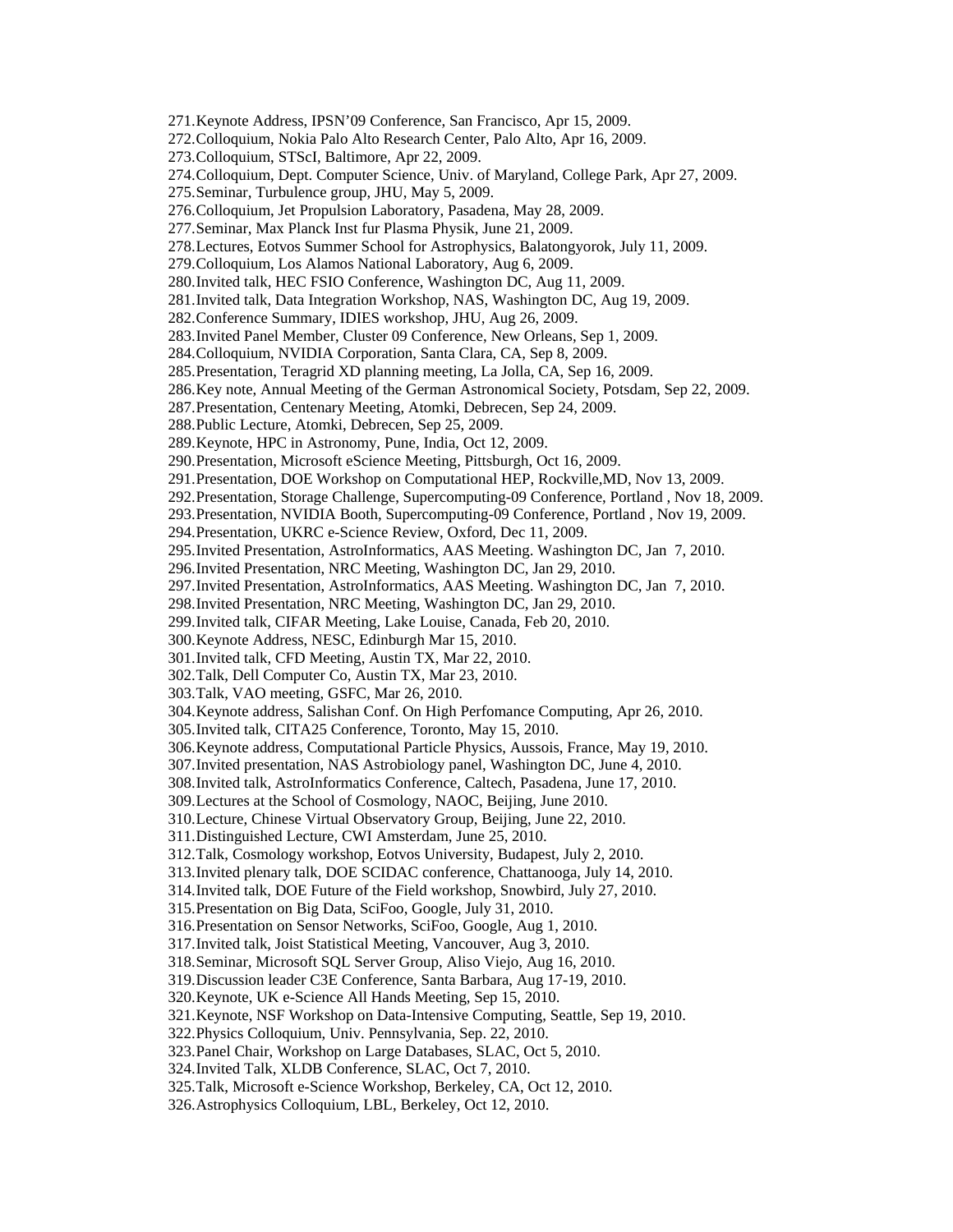327.Invited talk, Grand Challenges in Computation, La Jolla, Oct 27, 2010. 328.Capstone address, VisWeek 2010, Salt Lake City, Oct 29, 2010. 329.Invited talk, ADASS 2010 Conference, Boston, Nov 8, 2010. 330.Invited talk, NSF Workshop on Open Scientific Data, Arlington, Nov 12, 2010. 331.Keynote, Workshop on Data Intensive Research, Edinburgh, Nov 22, 2010. 332.Talk, NSF Workshop on High Performance Computing, Arlington, Dec 3, 2010. 333.Invited talk, Challenges in Astrocomputing Conference, San Diego, Dec 16, 2010. 334.Talk, Data Conservancy all-hands meeting, UCLA, Jan 13, 2011. 335.Invited talk, Feynman 50 TedX Conference, Caltech, Jan 14, 2011. 336.Cosmology Seminar, Dept. of Astrophysics, Oxford, Jan 19, 2011. 337.Hintze Lecture, Dept. of Physics, Oxford, Jan 21, 2011. 338.Invited talk, All-Hands Meeting, Mid-Atlantic Crossroads, College Park, Jan 27. 339.Colloquium, Johns Hopkins Advanced Physics Lab, Feb 7, 2011 340.NICT meeting, Washington DC, Mar 7, 2011. 341.Invited talk, JHU Workshop on Statistical Databases, Mar 16, 2011. 342.Invited talk, National Science Board meeting on Data Policies, Washington DC, Mar 28, 2011. 343.Colloquium, Dept. Physics, Univ. Zurich, March 30, 2011. 344.Seminar, Dept. of Astronomy, ETH Zurich, March 31, 2011. 345.Mid-Atlantic Crossroads, All-Hands Meeting, College Park, Apr 7, 2011. 346.Invited talk, Could Computing Challenges, Argonne National Lab, Apr 13, 2011. 347.Keynote, Innovations in Data-Intensive Astronomy, Green Bank, May 5, 2011 348.Invited talk, Data Preservation in High Energy Physics, Fermilab, Batavia, May 16, 2011 349.Physics Colloquium, Stanford University, Palo Alto, May 24 2011 350.Keynote, Statistics with Very Large Data Sets, Baltimore, June 1, 2011 351.Presentation, Maryland Congressional Delegation, JHU, June 2, 2011 352.Closing remarks, Data-Intensive Research Workshop, Edinburgh, June 8, 2011 353.Panel member, Wide Field Surveys Meeting, Baltimore, June 16, 2011 354.Presentation, JHU Physics Advisory Committee meeting., Baltimore, June 21, 2011 355.Presentation, India Biotechnology Roundtable, Rockville, June 27, 2011 356.Invited talk, SKA 2011 Conference, Banff, Canada, July 5, 2011 357.Presentation, SCORE committee, Dept. of Defense, July 15, 2011 358.Invited talk, Microsoft Faculty Summit, Redmond, July 19, 2011 359.Invited talk, Santa Cruz Galaxy Workshop, UC Santa Cruz, Aug 8, 2011 360.DOE Workshop on Computational Challenges in Cosmology, Washington DC, Sep 13, 2011 361.Technical Colloquium, STScI, Baltimore, Sep 13, 2011. 362.Keynote Address, European Grid Forum, Lyon, France, Sep 20, 2011. 363.Invited talk, C3E Conference, Keystone, CO, Sep 27, 2011. 364.Bromery Lecture, JHU EPS, Baltimore, Oct 20, 2011. 365.Colloquium, Canadian Institute of Theoretical Astrophysics, Toronto, Oct 24, 2011. 366.Keynote, Conference on Computational Physics, Gatlinburg, TN, Nov 3, 2011. 367.Colloquium, MIT Lincoln Labs, Boston, Nov 10, 2011. 368.Presentation, NVIDIA Booth, SC-11 Conference, Seattle, Nov 15, 2011. 369.Opening Lecture, HPCDB Conference at SC-11, Seattle, Nov 16, 2011. 370.Panelist, Microsoft e-Science Conference, Stockholm, Dec 6, 2011. 371.Presentation, National Science Board, Arlington, VA, Dec 14, 2011. 372.Invited Talk, AAS Annual Meeting, Jan 9, 2012. 373.Invited talk, NITRD Meeting, Washington DC, Feb 16, 2012. 374.Keynote, ISGC Conference, Taipei, Taiwan, Mar 1, 2012. 375.Panel member, FIMA conference, NYC, Mar 20, 2012. 376.Panel member, OST Big Data meeting, Washington DC, Mar 29, 2012. 377.Panel member, ICDE meeting, Washington DC, Apr 3, 2012. 378.Keynote, Petascale Challenge Meeting, Broad Institute, Boston, Apr 5, 2012. 379.Rosseland Lecture, University of Oslo, Norway, Apr 20, 2012. 380.Colloquium, Goddard Space Flight Center, Beltsville, Apr 25, 2012. 381.Keynote, From Data to Knowledge Conference, Berkeley, May 7, 2012. 382.Keynote, InPar2012 Conference, San Jose CA, May 13, 2012.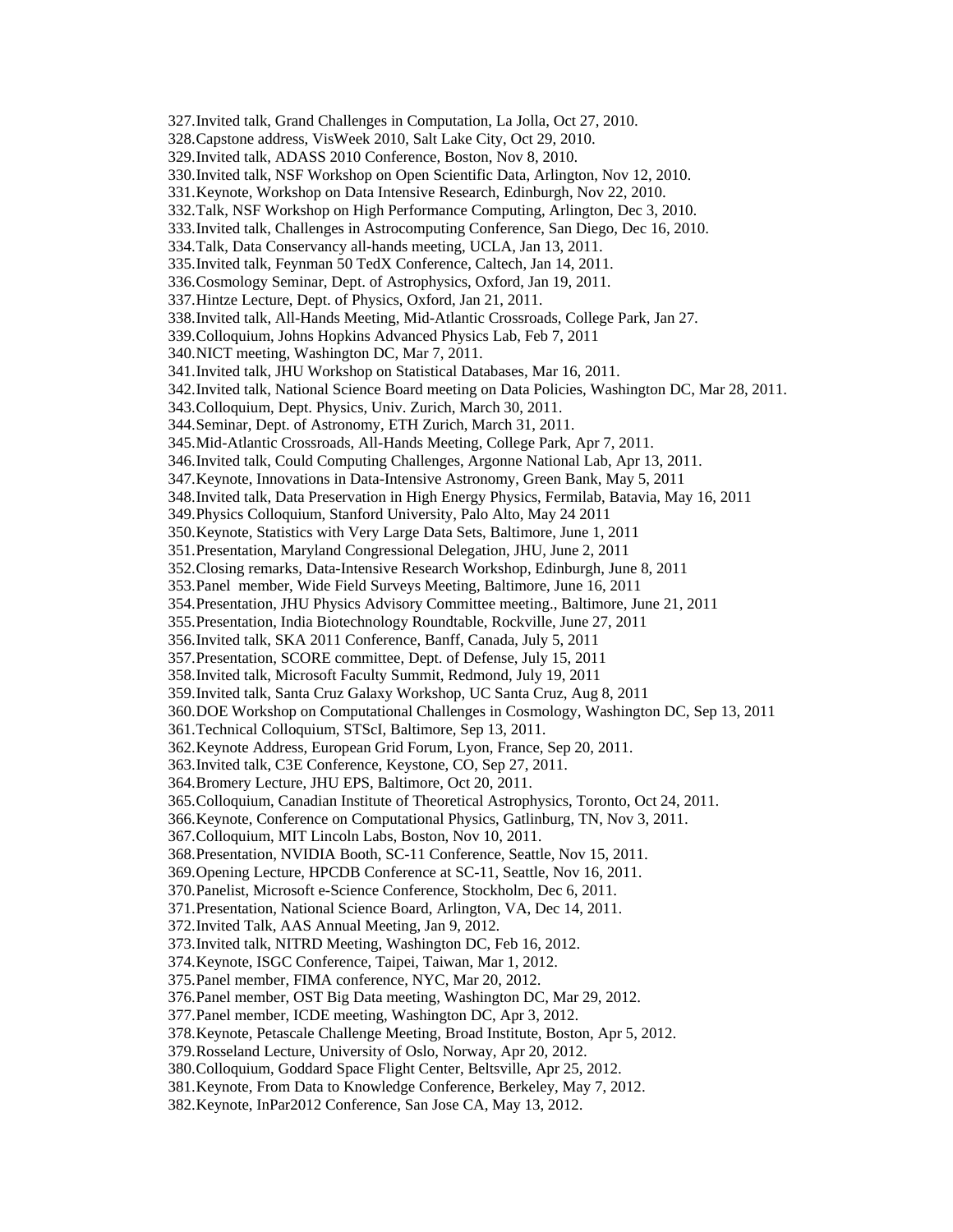383.Physics Colloquium, UC Davis, May 14, 2012.

384.Panel Member, Materials Genome Initiative Meeting, Washington DC, May 15, 2012.

385.Keynote, Microsoft Latin American Faculty Summit, Cancun, May 25, 2012.

386.Keynote, DIDC workshop, Delft, Netherlands, June 19, 2012.

387.Astronomy Colloquium, NAOC Beijing, June 21, 2012.

388.Keynote, XLDB-Asia Conference, June 22, 2012.

389.Invited talk, HPC workshop, Cetraro, Italy, June 25, 2012.

390.Lectures, HIPACC Summer School on AstroInformatics, San Diego, July 9-20 2012.

391.Invited talk, MMDS 2012 Conference, Stanford, July 18, 2012.

392.Seminar, DOE Headquarters, Germantown, Sep 5, 2012.

393.Keynote, Astroinformatics 2012, Redmond, Sep 10, 2012.

394.Keynote, HPEC Meeting, Waltham, MA, Sep 12, 2012.

395.Keynote, LSDMA Symposium, Karlsruhe, Sep 25, 2012.

396. Keynote, Genomics Symposium, JHU, Oct 4, 2012.

397. Panel Member, Atkins Symposium, Ann Arbor, Oct 8, 2012.

398. Lecture, Univ. Michigan, Oct 25, 2012.

399. Keynote, ADASS Conference, Urbana, Nov 5, 2012.

400. Astronomy Colloquium, Univ. Illinois, Urbana, Nov 6, 2012.

401. Tutorial lectures on Big Data, Supercomputing 2012, Salt Lake City, Nov 12, 2012.

402. Invited Talk, Millennium Simulation Workshop, MPA Garching, Dec 19, 2012.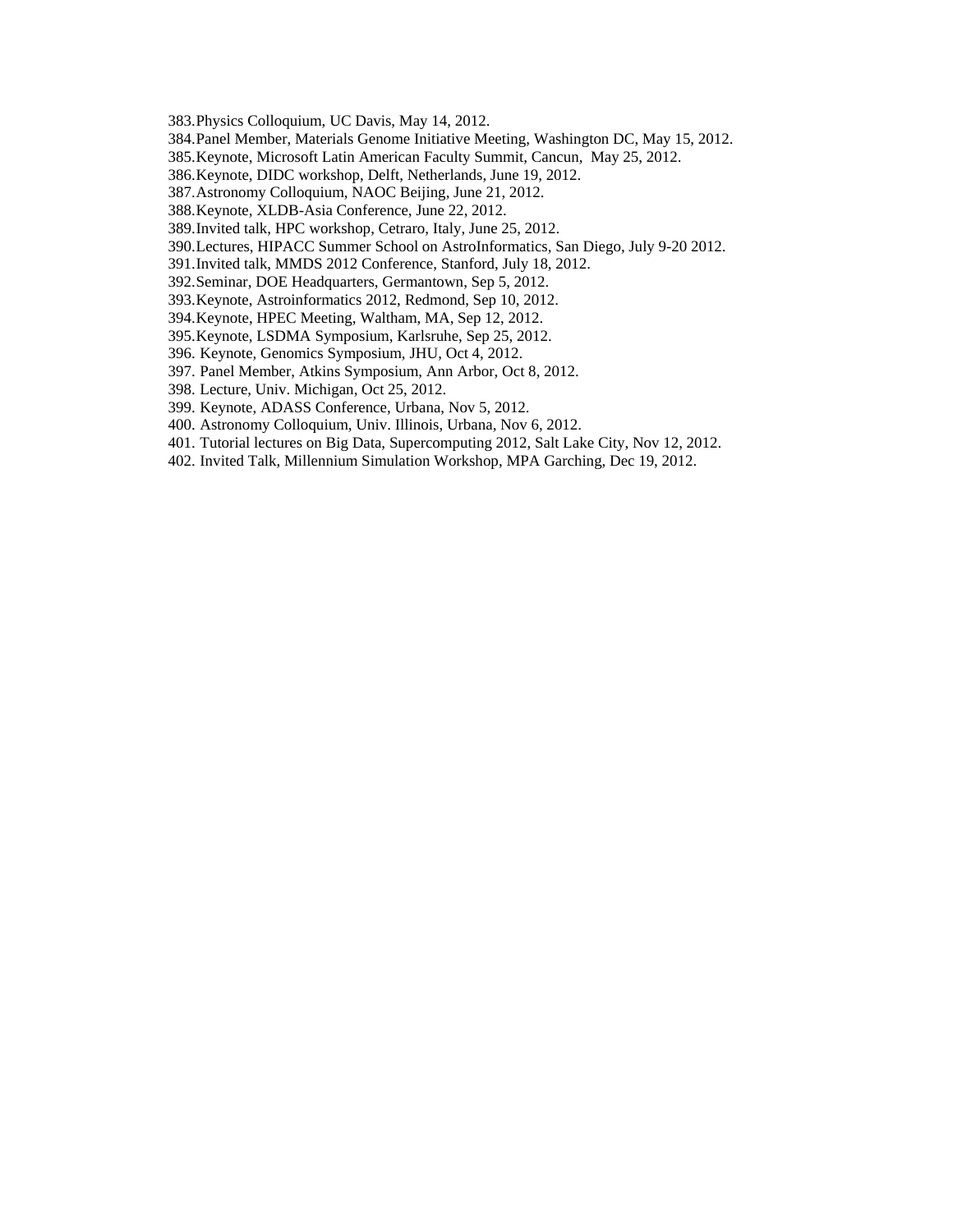## **Professional Activities 1998-2012**

Alexander Szalay

| 1998-2005 | SDSS: PI on Science Archive                                              |
|-----------|--------------------------------------------------------------------------|
| 1998-2001 | Member of NASA Space Science Data System Technical Working Group         |
| 1998-1999 | Member of IPAC Users Committee                                           |
| 1998-1999 | Member of Theory, Computation and Data Exploration Panel of the NRC/NAS  |
|           | <b>Decatal Survey Committee</b>                                          |
| 1998-2001 | Member of the DEEP collaboration                                         |
| 1998-2001 | President of IAU Commission 47, Cosmology                                |
| 1998-     | Member of the GALEX Consortium                                           |
| 1998-2005 | SDSS: Co-Chair of the Large Scale Structure Working Group                |
| 1999-2002 | JHU Application Project Coordinator on Internet II                       |
| 1999-2002 | JHU Coordinator for the Intel "Technology for 2000" Grant                |
| 1999-2000 | Time Allocation Committee, NOAO                                          |
| 2000-2001 | Member of Steering Committee, National Virtual Observatory               |
| 2000      | Member of NIH Review Panel on a Molecular Atlas of the Brain             |
| 2001      | Member of the PRIME team                                                 |
| 2001      | Member of SNAP Review Panel, DOE                                         |
| 2001      | Chair of NASA ADP Review Panel                                           |
| 2001      | Member of the NASA/NSF NVO Science Definition Team                       |
| 2001-2005 | Project Director, National Virtual Observatory Project                   |
| 2001      | Advisory Board Member, MONTAGE Project, NASA IPAC                        |
| 2001-2005 | Member of the Management Council, International Data Grid Laborarory     |
| 2002      | Member of NASA ATP Review Panel                                          |
| 2003      | NIH Advisory Committee on Interdisciplinary Research/Technology          |
| 2003-2006 | Member of the US CODATA Committee, NAS                                   |
| 2004      | HST Archive planning committee                                           |
| 2004      | Participant, National Science Board Workshop on Data Preservation        |
| 2004      | Member of US delegation, OECD Workshop, Washington DC, Apr 2004          |
| 2005      | Member of NOAO Long Range Planning Committee                             |
| 2005      | Member of Organizing Committee, Viz2005 conference, Chicago              |
| 2005      | Member of Organizing Committee, Marseille Conference on Galaxy Evolution |
| 2005      | Member of Advisory Group for 2020 Science, Microsoft                     |
| 2005      | Member of LSST Science Advisory Council                                  |
| 2005-2008 | Member of the Board of the LSST Corporation                              |
| 2005      | Member of NRC Committee on NASA Science Centers' Oversight               |
| 2006      | Member of the GALEX Consortium                                           |
| 2006      | Member of Pan-Starrs collaboration                                       |
| 2006      | Member of NRC Committee on NASA Archive Centers Oversight                |
| 2006      | Member of the Oversight Committee for the Cornell Theory Center          |
| 2006      | Advisory Committee to the German Federal Government on Supercomputing    |
| 2007      | Member of Advisory Committee of the Teragrid                             |
| 2007      | Member, Cyberinfrastructure and Education Task Force, NSF                |
| 2007-     | Member, GalaxyZoo Collaboration                                          |
| 2008      | Member, SPACE Collaboration                                              |
| 2009      | Member, UKRC Advisory Panel on e-Science                                 |
| 2010      | Member, NSF Task Force on Data-Intensive Computing                       |
| 2010-     | Member, NASA IT Infrastructure Advisory Committee to the Administrator   |
| 2010-2011 | Member, NAS Committee on Massive Data                                    |
| 2012-     | Member, NSF CISE Advisory Board                                          |